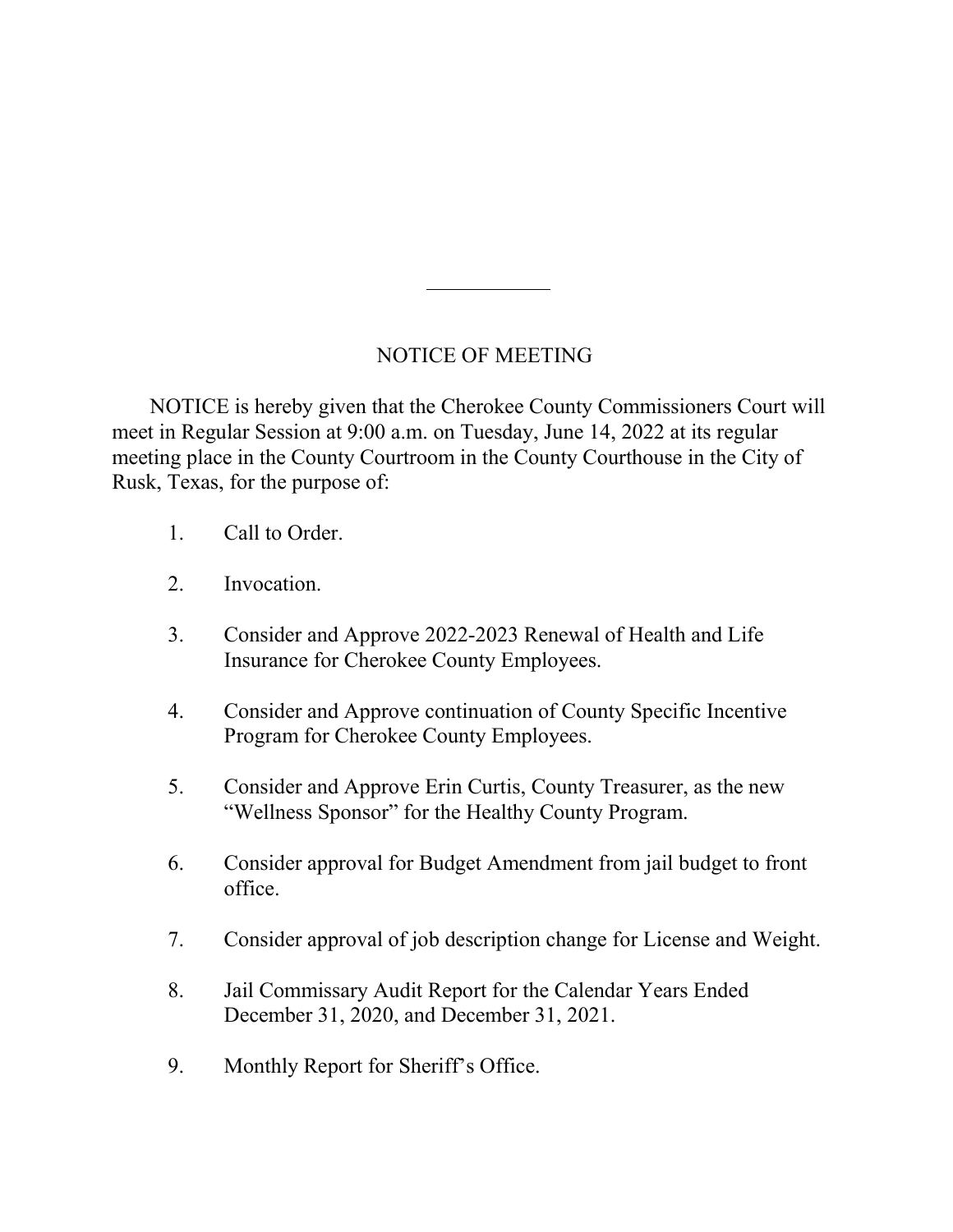- 10. Consider approval of NCIC jail phone contract.
- 11. Consider approval of Interlocal agreement between Bullard Police Department and Cherokee County Sheriff's Office.
- 12. Consider approval of Law Enforcement Support Office agreement.
- 13. Consider and Request approval for Precinct #4 to refinance the lease/purchase with Bancorp South that was initially financed in 2021.
- 14. Accept check from the City of New Summerfield for Precinct 4's assistance in repairing county roads that are within the city limits. Check amount \$27,925.00.
- 15. Consider approval of the following consent agenda:
	- 15.1 Authorizing the payment of the bills, payroll and transfer of funds.
	- 15.2 Monthly Report for Jack L. White-Precinct 2 Constable.
	- 15.3 Final Plat creating Lots 1 & 2 of Frank Oden Subdivision No. 1 in the George M. Doherty Survey, Abstract No. 244, Cherokee County, Texas. No Roads.
	- 15.4 Final Plat creating Lots 1-3 of West Hamilton Subdivision in the Miguel De Los Santos Coy Survey, Abstract No. 12, Cherokee County, Texas. No Roads.
	- 15.5 Final Plat creating Lot 1 of the Kimbrell Addition in the Beverly Pool Survey, Abstract No. 42, Cherokee County, Texas. No Roads.
	- 15.6 Final Plat, replatting and creating Lots 4-A & 4-B of Cherokee Valley Addition in Block No. 25 of the Thomas Quevado Survey, Abstract No. 44, Cherokee County, Texas. No Roads.